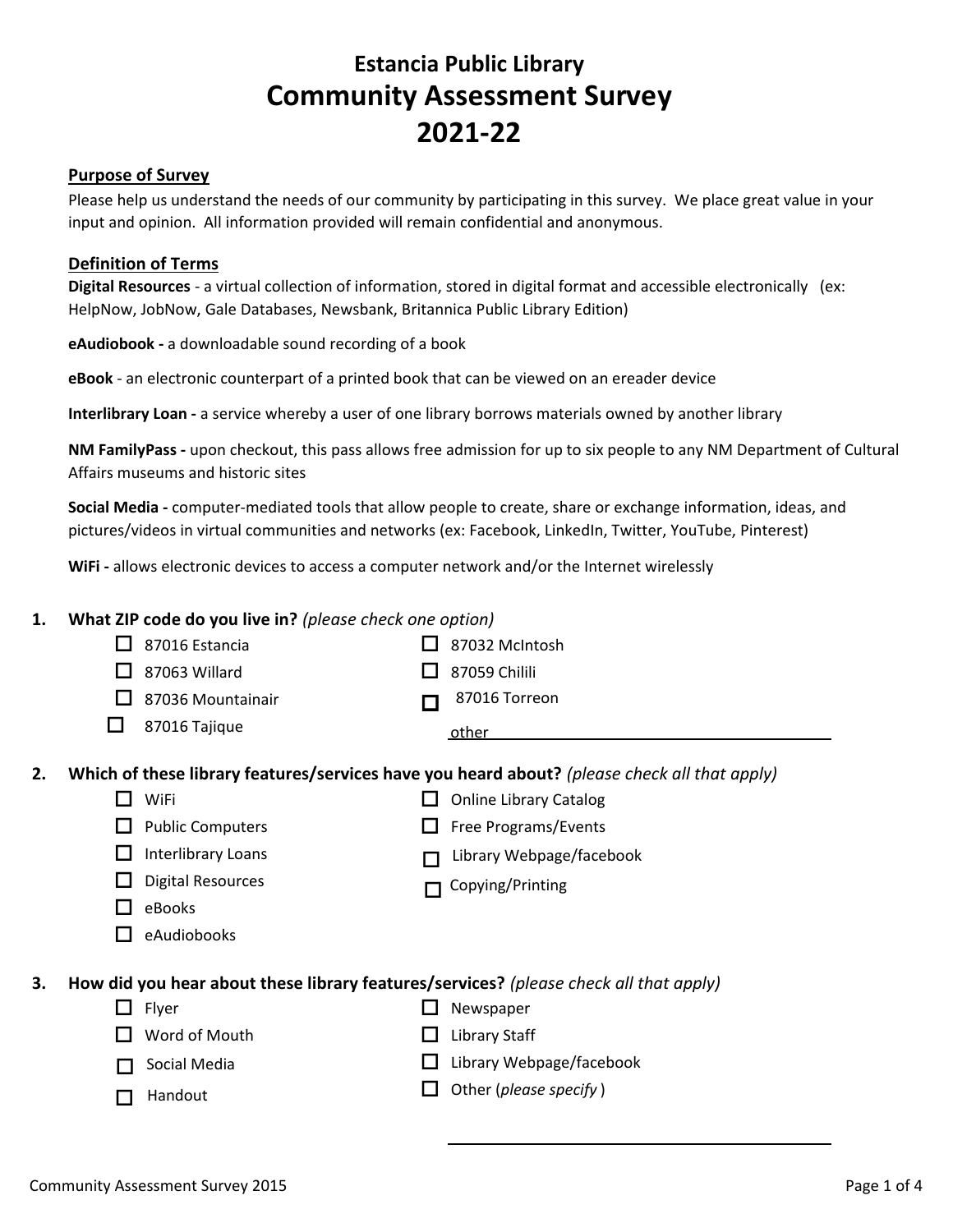#### **4. How often, if ever, have you used these library features/services?**

*(please check appropriate response for each feature/service)*

|                                 | <b>Daily</b> | Weekly | <b>Monthly</b> | Yearly | <b>Never</b> |
|---------------------------------|--------------|--------|----------------|--------|--------------|
| <b>Borrow Library Materials</b> |              |        |                |        |              |
| <b>WiFi</b>                     |              |        |                |        |              |
| <b>Public Computers</b>         |              |        |                |        |              |
| Interlibrary Loans              |              |        |                |        |              |
| Digital Resources               |              |        |                |        |              |
| eBooks                          |              |        |                |        |              |
| eAudiobooks                     |              |        |                |        |              |
| Online Library Catalog          |              |        |                |        |              |
| Free Programs/Events            |              |        |                |        |              |
| Library Webpages                |              |        |                |        |              |
| Copying/Printing                |              |        |                |        |              |
|                                 |              |        |                |        |              |
|                                 |              |        |                |        |              |

#### **5. What library features/services should we offer that we currently don't?**

*(please indicate in the space provided)*

**6. Which of these library programs have you heard about?** *(please check all that apply)*

| $\Box$ Museum Pass Program |  |
|----------------------------|--|
|----------------------------|--|

 $\Box$  Weekly Story Time

 $\Box$  Summer Reading Program

 $\Box$  GED/HEP tutoring

 $\Box$  NM FamilyPass

**7. How did you hear about these library programs?** *(please check all that apply)*

- □ Flyer **D** Newspaper
- $\Box$  Word of Mouth  $\Box$  Library Staff
- $\Box$  Automatic Text/Email Alerts  $\Box$  Library Webpage
- □ Social Media **of Contract Contract Contract Contract** Other (*please specify*)
- $\Box$  Handout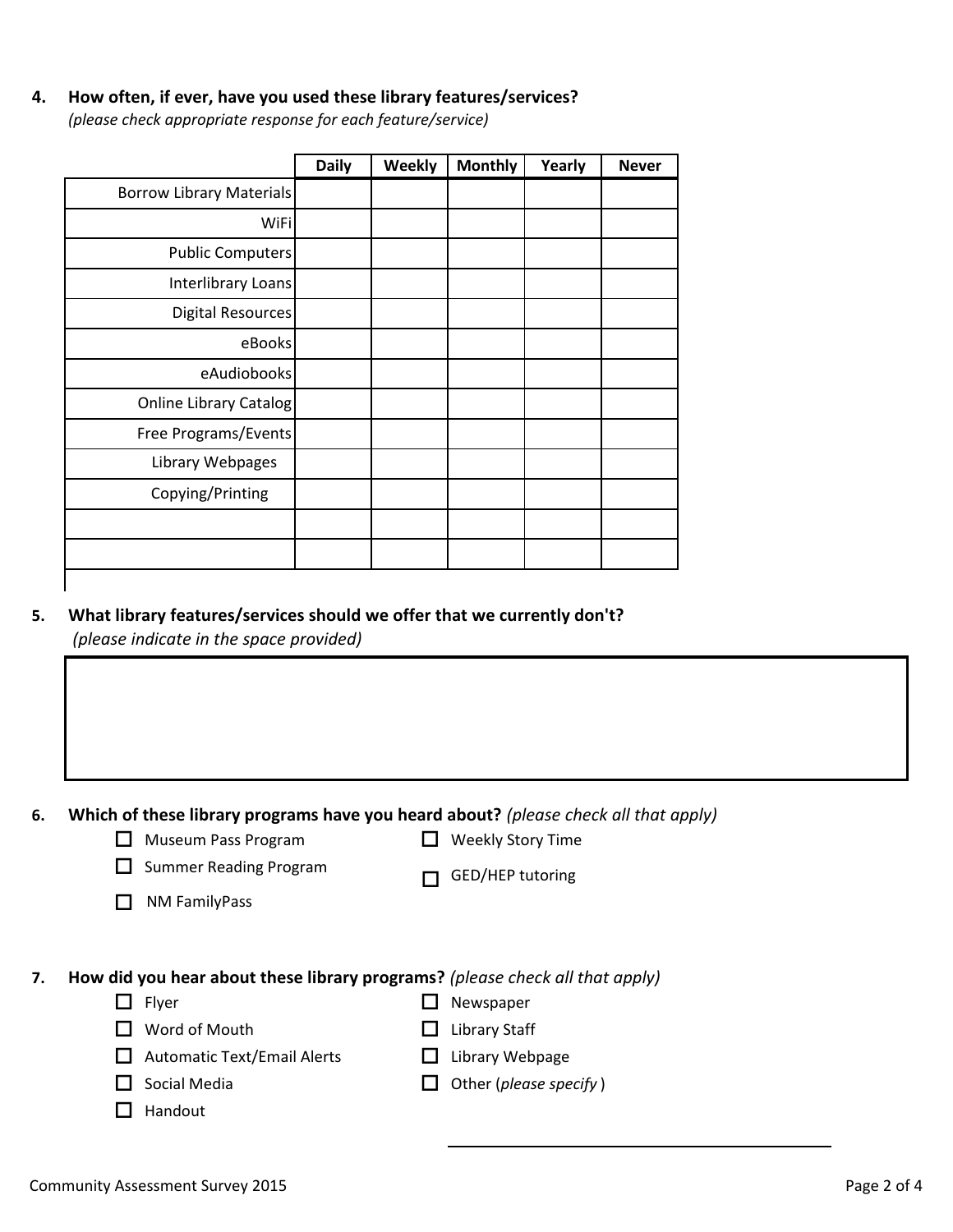**8. How often, if ever, have you participated in these library programs within the last 6 months?** *(please check appropriate response for each program)*

|                               | <b>More</b><br>than 10<br>times | $7 - 10$<br>times | $4 - 6$<br>times | $1 - 3$<br>times | <b>Never</b> |
|-------------------------------|---------------------------------|-------------------|------------------|------------------|--------------|
| Museum Pass Program           |                                 |                   |                  |                  |              |
| Summer Reading Program        |                                 |                   |                  |                  |              |
| GED/HEP class                 |                                 |                   |                  |                  |              |
| NM FamilyPass                 |                                 |                   |                  |                  |              |
| Weekly Story Time             |                                 |                   |                  |                  |              |
| <b>Adult Computer Classes</b> |                                 |                   |                  |                  |              |
| <b>Special Events</b>         |                                 |                   |                  |                  |              |
|                               |                                 |                   |                  |                  |              |
|                               |                                 |                   |                  |                  |              |

**9. What library program/s should we offer that we currently don't?** *(please indicate in the space provided)*

### **10. How strongly do you agree or disagree with the below statements?**

*(please check appropriate response for each statement)*

|                                                       | <b>Strongly</b> |       |                |                 | <b>Strongly</b> |
|-------------------------------------------------------|-----------------|-------|----------------|-----------------|-----------------|
|                                                       | Agree           | Agree | <b>Neutral</b> | <b>Disagree</b> | <b>Disagree</b> |
| Library staff and volunteers are helpful              |                 |       |                |                 |                 |
| Library staff and volunteers are polite               |                 |       |                |                 |                 |
| Library staff and volunteers are knowledgable         |                 |       |                |                 |                 |
| The library offers a welcoming atmosphere             |                 |       |                |                 |                 |
| I can usually find what I need on the library shelves |                 |       |                |                 |                 |
| Library materials are up-to-date and useful           |                 |       |                |                 |                 |
| The public computers are adequate for my needs        |                 |       |                |                 |                 |
| The WiFi/Internet speed is adequate for my needs      |                 |       |                |                 |                 |
| The library is important to the community             |                 |       |                |                 |                 |
| Overall, I am satisfied with the library              |                 |       |                |                 |                 |